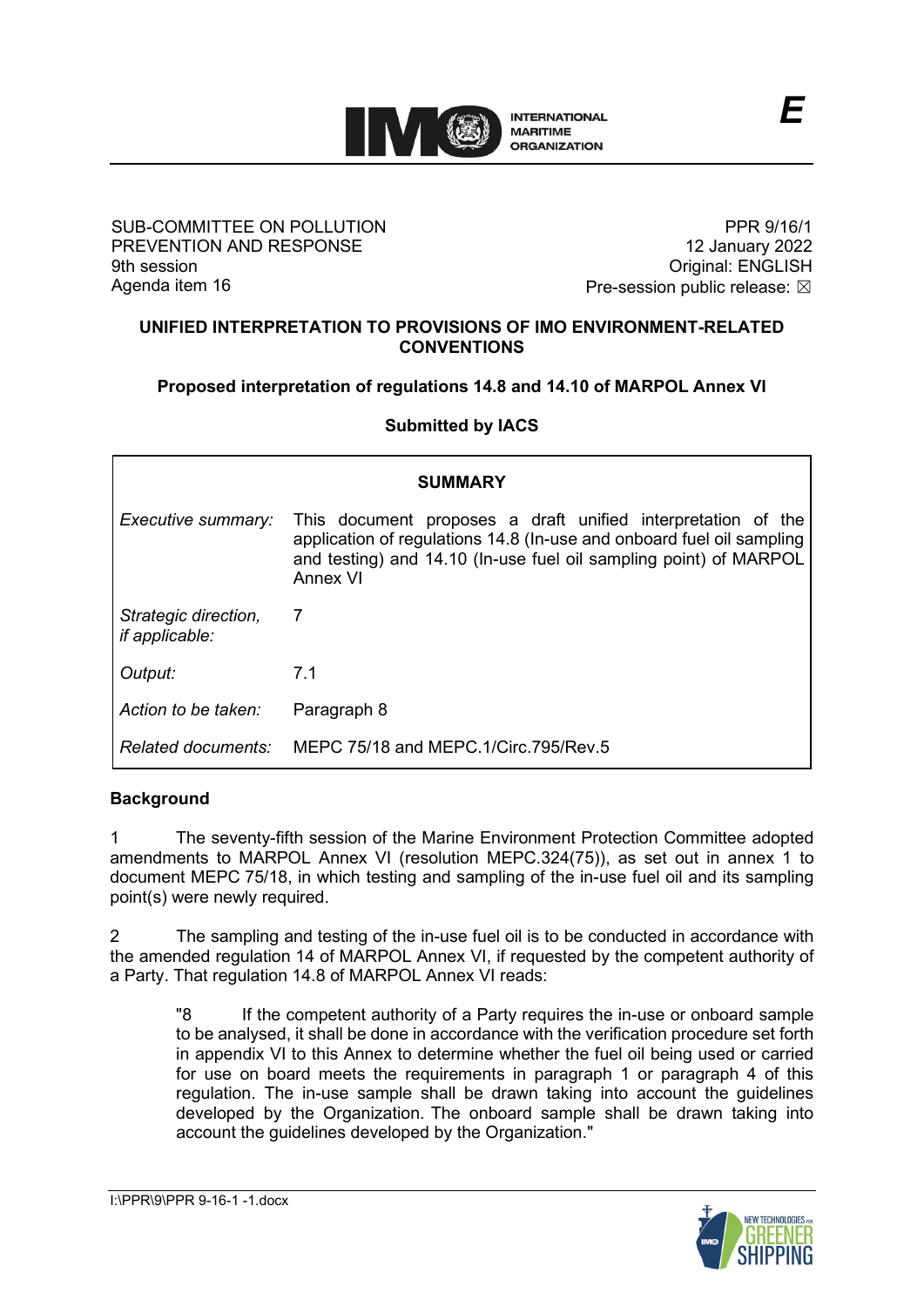3 On the other hand, the application of the in-use fuel oil sampling point(s) is specified in new regulation 14.10 of MARPOL Annex VI and depends on the scope of regulations 5 and 6 of MARPOL Annex VI. Regulation 14.10 of MARPOL Annex VI reads:

"10 For each ship subject to regulations 5 and 6 of this Annex, sampling point(s) shall be fitted or designated for the purpose of taking representative samples of the fuel oil being used on board the ship taking into account the guidelines developed by the Organization."

## **Discussion**

4 An application or a limitation by tonnage for sampling and testing of the in-use fuel oil is not described in regulation 14.8 of MARPOL Annex VI. However, for the safe sampling of the in-use fuel oil, the sample should be obtained from appropriate sampling point(s), which are designated taking into account the *2019 Guidelines for on board sampling for the verification of the sulphur content of the fuel oil used on board ships* (MEPC.1/Circ.864/Rev.1).

5 Regulation 14.10 of MARPOL Annex VI specifies the application of the in-use fuel oil sampling point(s) by referring to regulations 5 and 6 of MARPOL Annex VI. However, regulations 5 and 6 of MARPOL Annex VI address survey and certificate aspects.

6 It should be noted that the same expression as in regulation 14.10 of MARPOL Annex VI is used in regulation 18.5 of MARPOL Annex VI relating to bunker delivery notes, which contains similar application condition as in the regulation on the above sampling requirements. To assist with a clear application of regulation 18.5 of MARPOL Annex VI, circular MEPC.1/Circ.795/Rev.5 provides an interpretation as follows:

# "**12 Applicability of the requirements for a bunker delivery note**

#### **Regulation 18**

*Fuel oil availability and quality*

Regulation 18.5 reads as follows:

"For each ship subject to regulations 5 and 6 of this Annex, details of fuel oil for combustion purposes delivered to and used on board shall be recorded by means of a bunker delivery note that shall contain at least the information specified in appendix V to this Annex."

Regulation 18.6 reads as follows:

"The bunker delivery note shall be kept on board the ship in such a place as to be readily available for inspection at all reasonable times. It shall be retained for a period of three years after the fuel oil has been delivered on board."

#### *Interpretation:*

12.1 For the application of these regulations, they should be interpreted as being applicable to all ships of 400 gross tonnage or above and, at the Administration's discretion, to ships of less than 400 gross tonnage.